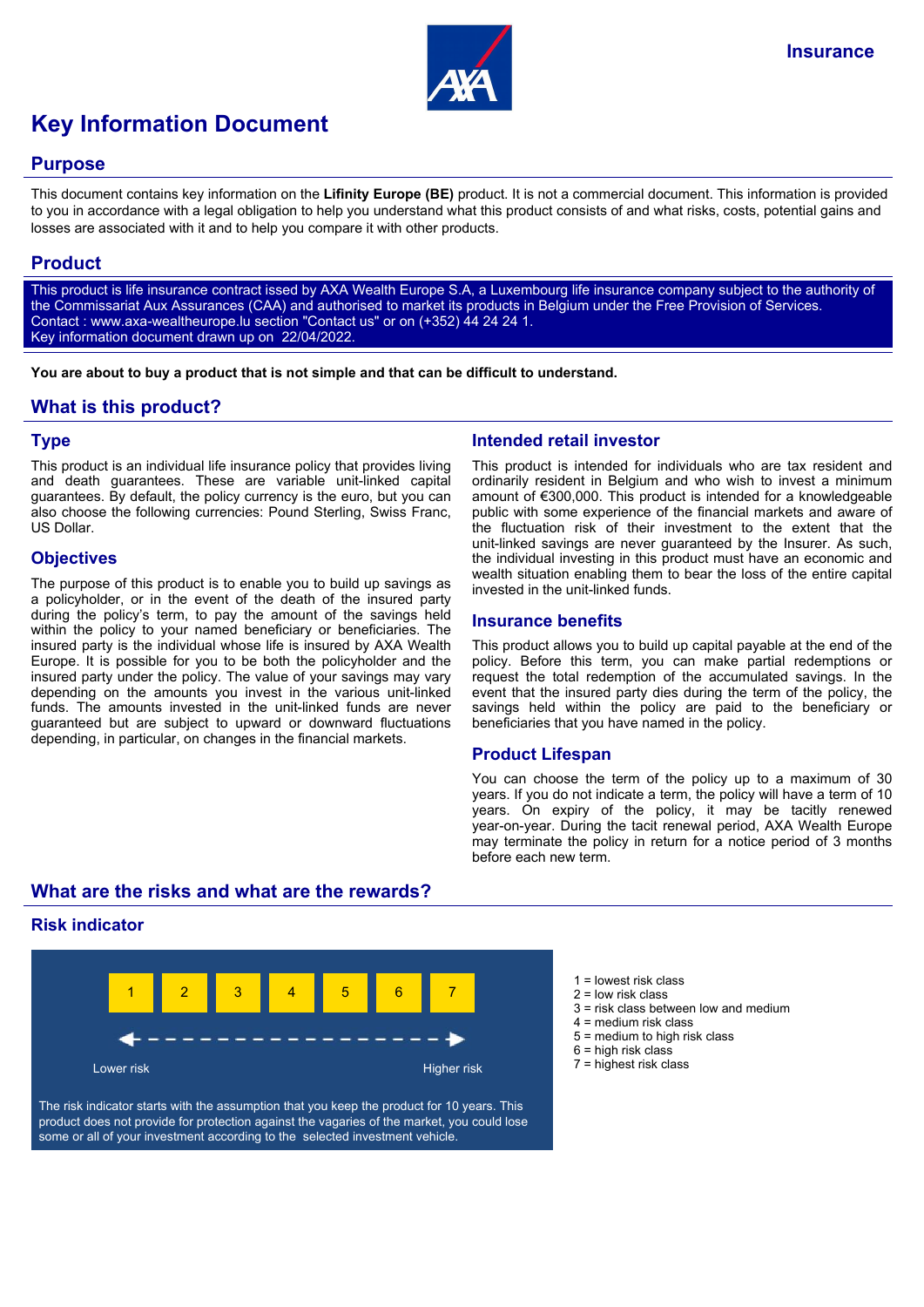The overall risk indicator helps you assess the risk level of the **Lifinity Europe (BE)** product and compare it with other investment products. The risk and return on investment vary according to the chosen investment options. The performance of the product as a whole depends on the choice of investment options. Specific information describing each investment option is available on the website www.axa-wealtheurope.lu.

This product offers a range of investment options with risk classes ranging from the 1, lowest risk class, to 7, the highest risk class. The risk and return on investment will vary depending on the specific investment vehicles chosen and whose various key information documents are available on the website www.axa-wealtheurope.lu. Penalties on surrender apply under certain conditions mentioned under "How long should I keep it and can I withdraw cash early?"

**Beaware of Currency risk :** For certain investment vehicles denominated in a currency other than the euro, the return when expressed in euros may vary according to changes in the exchange rate. This exchange rate risk is never taken into account in the above indicator.

#### **Performance scenarios**

Risk and return vary depending on the investment vehicles you choose. The key information documents specific to each investment vehicle are available on the website www.axa-wealtheurope.lu. The figures shown take account of all the costs incurred for the product itself but not the ancillary costs that may be requested by the person presenting this product and/or advising you. These figures do not take into account your personal tax situation, which may also affect the amounts you receive.

# **What happens if AXA Wealth Europe S.A is unable to make pay out ?**

In the absence of a guarantee fund for compensation of policyholders in the event of default by AXA Wealth Europe and in order to limit the possible financial losses suffered by policyholders and/or beneficiaries, Luxembourg law stipulates that the assets relating to life insurance policies constitute separate wealth and are managed separately from the own assets of AXA Wealth Europe. These assets are subject to deposit agreements previously approved by the Commissariat aux Assurances (CAA) with banks known as "custodians". In the event of the insurer's insolvency, segregated assets are therefore protected in relation to the company's other assets, and policyholders and/or beneficiaries collectively have a senior preferred claim which will take precedence over all other creditors with respect to these separate assets. This enables them to recover, as a priority, claims relating to the performance of their insurance policies. Policyholders and/or beneficiaries are also potentially exposed to the failure of a custodian bank, which also has the obligation to segregate the deposits referred to above, which therefore provides double protection for policyholders and beneficiaries. Securities should be fully recovered. Only cash deposited there is not being protected and could therefore be lost in whole or in part. In addition, the euro-denominated fund benefits from a reinsurance of 100% by AXA France. In the event of default by AXA France, AXA Wealth Europe's obligations to policyholders are protected by a bank guarantee mechanism (pledge).

## **What will this investment cost me ?**

The estimated rate of reduction in return is dependent on your total costs over a specified period of time. Total costs include recurring costs, one-off costs and ancillary costs.

The amounts indicated below correspond to a projection of the maximum of the total costs linked to the product itself for three different holding periods. The figures presented assume an investment of €10,000 in the product. These figures are estimates and may change in the future.

The figures doesn't take into account optionnal guarantees which may be proposed.

#### **Costs over time**

| Investment 10 000 $\epsilon$ |                  |                  |                     |
|------------------------------|------------------|------------------|---------------------|
| <b>Scenarios</b>             | If you exit      | If you exit      | If you exit         |
|                              | after            | after            | after               |
|                              | 1 year           | 5 years          | <b>10 years</b>     |
| <b>Total costs</b>           | 492 € to 1,737 € | 963 € to 9,978 € | 1 372 € to 40,427 € |
| Reduction in return per year | 4.92% to 17.37%  | 2.24% to 14.54%  | 1.90% to 14.18%     |

It is possible that the person who presents this product to you or who advises you about this product will ask you to pay additional fees in connection with this(these) service(s). If this is the case, this person will inform you of the amount of these fees and will have to indicate the impact of all costs on your investment over time.